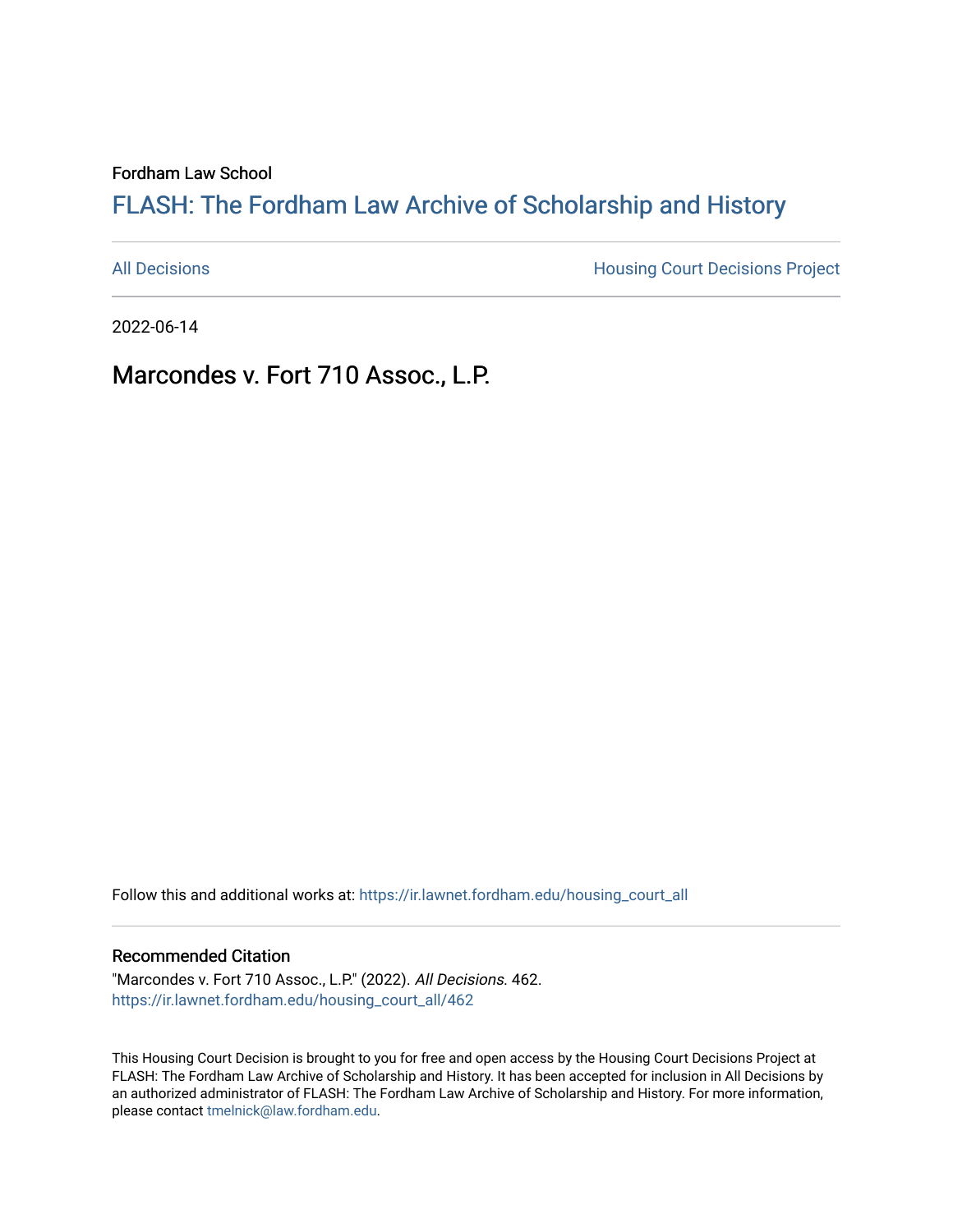[\*1]

| <b>Marcondes v Fort 710 Assoc., L.P.</b>                                                 |
|------------------------------------------------------------------------------------------|
| 2022 NY Slip Op $50498(U)$                                                               |
| Decided on June 14, 2022                                                                 |
| <b>Supreme Court, New York County</b>                                                    |
| Kraus, J.                                                                                |
| Published by <u>New York State Law Reporting Bureau</u> pursuant to Judiciary Law § 431. |
| This opinion is uncorrected and will not be published in the printed Official Reports.   |

Decided on June 14, 2022

Supreme Court, New York County

Alice Marcondes, Aimee Bellman, Kyle Dixon, Daniel Propati, Laura Salvatierra, P. Palmer, Christopher Williams, Plaintiff,

against

Fort 710 Associates, L.P., Defendant.

Index No. 160189/2017

Sabrina Kraus, J.

The following e-filed documents, listed by NYSCEF document number (Motion 001) 9, 10, 11, 12, 13, 14, 15, 16, 17, 18, 19, 20, 21, 22, 23, 24, 25, 26, 27, 41, 44, 45, 46, 48 were read on this motion to/for ORDER MAINTAIN CLASS ACTION.

## BACKGROUND

This action was commenced as a putative class action against Fort 709 Associates, L.P., on or about November 15, 2017. Plaintiffs initiated this action, on behalf of themselves and on behalf of all other past, present and prospective tenants residing at 710 West 173rd Street in the County, City and State of New York (Subject Premises).

The Subject Premises is subject to rent regulation by virtue of defendant's receipt of J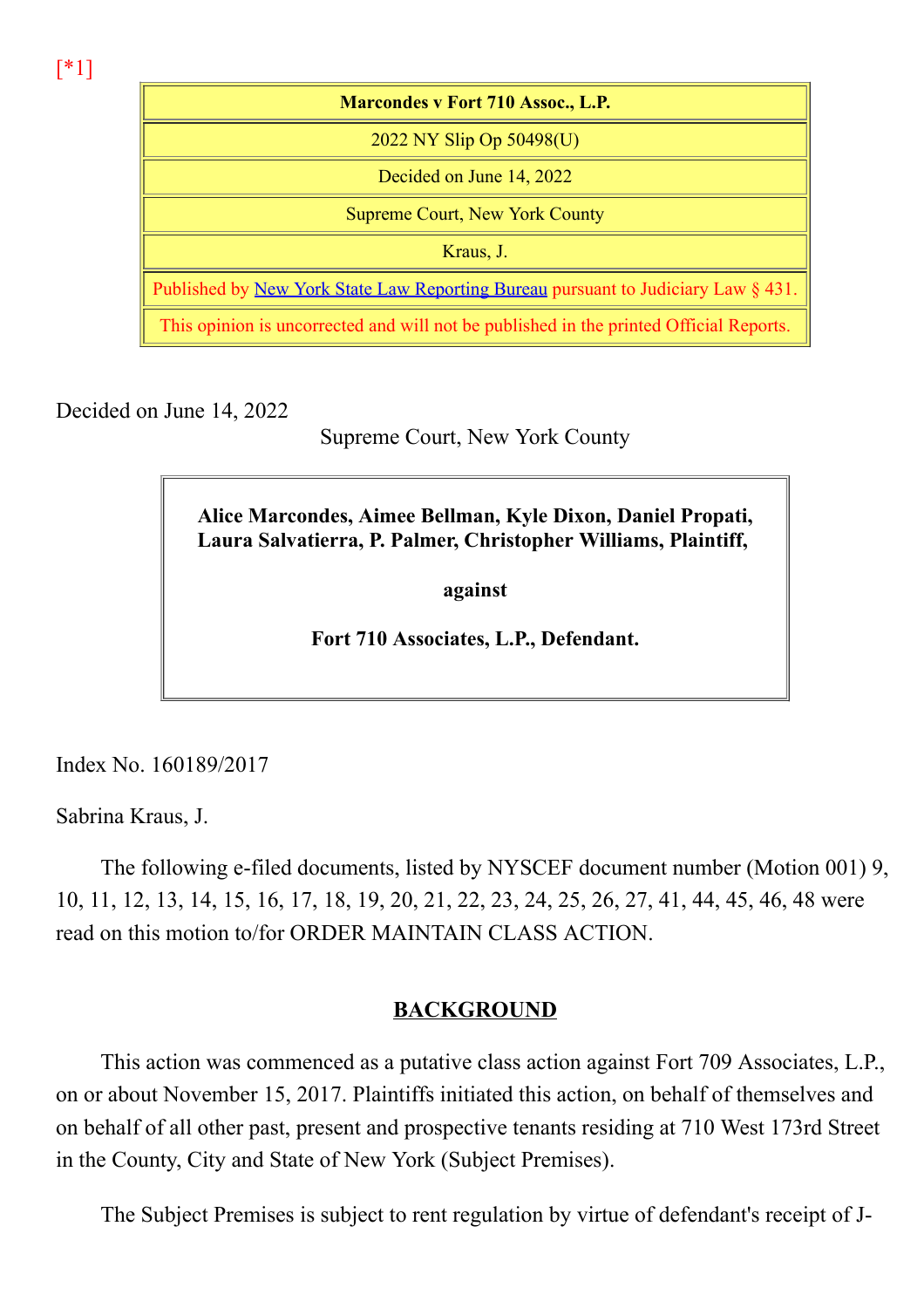51 tax benefits. Defendant has continuously received J-51 tax benefits commencing in 1998 and expected to terminate in 2032. Plaintiffs allege defendant systematically schemed to remove tenants from the protections of Rent Stabilization by failing to properly register the units with DHCR, creating false records of inflated rents with DHCR and in the provision of leases to tenants, requiring tenants to sign riders waiving rent stabilization and removing units from rent regulation through fictious Individual Apartment Improvements (IAIs).

#### PENDING MOTION

On July 26, 2018, plaintiffs moved for an order pursuant to CPLR §901 et seq. certifying a class and subclass. The motion was initially briefed and submitted to the court on or about August 13, 2018.

On or about June 22, 2021, said court directed the parties to supplement their submissions to address how the Court of Appeals holding in Regina Metro Co., LLC v. New York State Division of Housing and Community Renewal 35 NY3d 332 applies to the pending motion. The supplemental papers were submitted by plaintiffs in July 2021, and by defendant in September 2021.

Subsequently, the action and pending motion were assigned to this Court for determination.

For the reasons stated below, the motion is granted.

## ALLEGED FACTS

The Complaint was filed on behalf of current and former tenants who have resided in the Subject Premises during four years prior to commencement of this action, who have been treated as deregulated.

This action is one of several related actions:

- Morgan Gould et al v. Fort 250 Associates, Index No. 160190/2017
- Emma Griffith et al v. West 171 Associates, Index No. 159398/2017
- Brian Hoffman et al v. Fort 709 Associates, Index No. 160191 / 2017
- Alice Marcondes et al v. Fort 710 Assoc, Index No. 160189/2017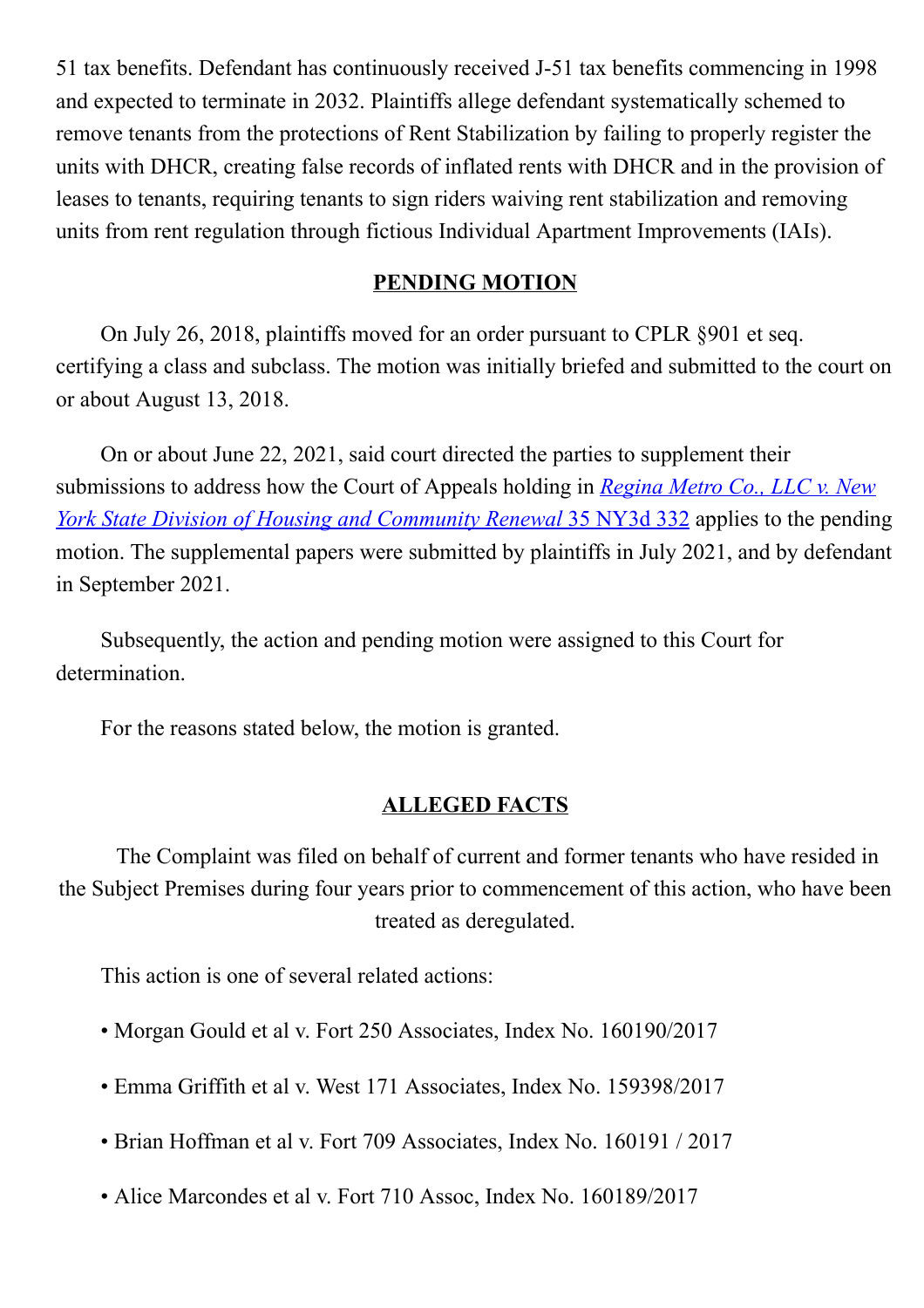• Lietavova et al v. 127 East 101 LLC, Index No. 152075/2018

Each of these actions seeks virtually identical relief, based upon substantially the same fraudulent practice by the landlord being challenged herein.

The buildings in each of those related actions are multiple dwellings located in the Washington Heights section of Northern Manhattan. Despite being owned by various corporate entities, they are all owned by the same principal. The principal owner listed on the Multiple Dwelling Registrations with the Department of Housing Preservation and Development ("HPD") for the buildings in each case, is Mark Scharfman.

Plaintiffs allege that defendant has continuously received J-51 tax benefits, commencing in 1998, and expected to terminate in 2032. Plaintiffs allege that between 2010 and 2016, apartments in the Subject Premises were unlawfully deregulated, and that this pattern permeated not only the Subject Premises, but the buildings in the related cases as well.

In 2016, plaintiff Marcondes commenced her tenancy. Plaintiff Bellman commenced her tenancy in 2015. Plaintiffs Dixon, Propati, Salvatierra, and Palmer commenced their tenancies in 2014. Plaintiff Williams commenced his tenancy in 2009. Plaintiffs allege they were compelled to sign unlawful lease riders entitled "Notice of Unregulated Status," waiving their RSL rights, and that this was a fraudulent form rider, and it was defendant's practice to use it to deceive tenants. These riders were used throughout Mark Scharfman's J-51 buildings in the related cases.

Plaintiffs allege that between 2010 and 2016, defendant consistently and unlawfully deregulated the tenants' apartments. In 2016, the Attorney General circulated a letter to landlords, reminding them to  $\lceil *2 \rceil$ obey the law as determined by *Roberts* some eight years before. Plaintiffs allege defendant used this as an opportunity not to correct a good faith error, but to lock in its ability to overcharge tenants by re-registering numerous apartments at an unlawfully high rent, having nothing to do with the last rent registered, and exceeding the rent actually paid by the tenants at that time.

Plaintiffs allege said registrations were a blatant violation of the RSC, RSL, Roberts, Gersten, and the attorney General's instruction.

With each lease renewal, defendant failed to provide Rent Stabilization riders, which are mandated by RSL  $§826-511(d)$ . Defendant systematically failed to offer tenants the option of a one or two-year lease, when in fact tenants in a J-51 Building are entitled to continued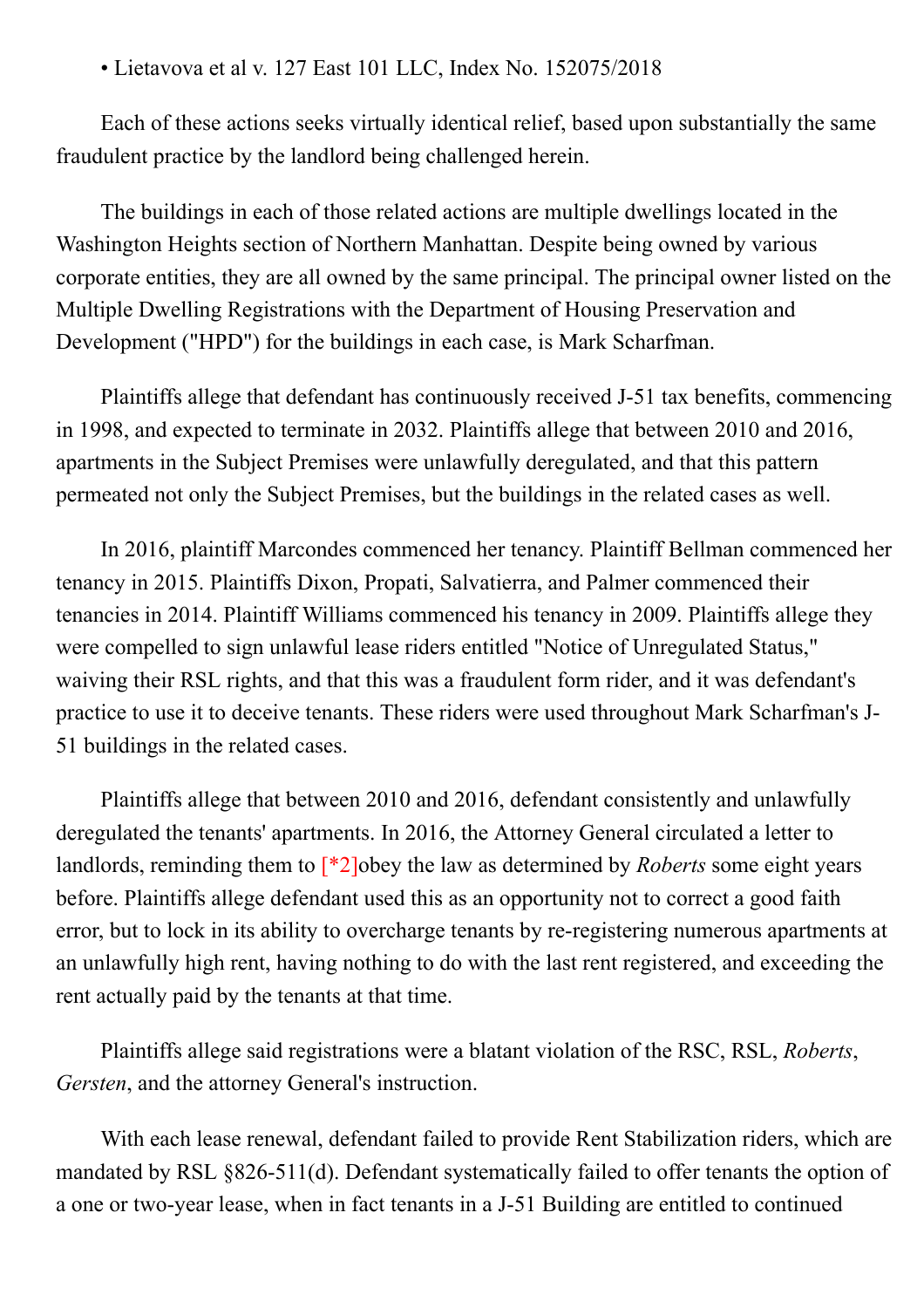occupancy under the RSC and RSL. Arbitrary evictions, rent hikes, and refusal to renew leases were constant threats to the tenants of defendant's buildings, including the Subject Premises.

Further, none of the plaintiffs' leases contain the required J-51 notice, "informing such tenant that the unit shall become subject to deregulation upon the expiration of such [J-51] Tax benefit period," pursuant to RSL  $§826-504(c)$ .

#### **DISCUSSION**

## Class Certification

The State's rules on class actions, like their federal counterparts, "favor the maintenance of class actions" and support "a liberal interpretation" (Pruitt v Rockefeller Ctr. Props., 167 AD2d 14, 20-21 [1st Dept 1991] [internal quotation marks and citation omitted]; see City of New York v Maul, 14 NY3d 499, 509 [2010] [Maul] [courts should broadly construe criteria set forth in CPLR 901 (a)]).

In the context of rent-stabilization challenges against landlords who allegedly violated J-51, "CPLR 901 (b) permits . . . plaintiffs to utilize the class action mechanism to recover compensatory overcharges . . . even though the Rent Stabilization Law of 1969 . . . does not specifically authorize class action recovery" (*Borden v 400 E. 55th St. Assoc., L.P.*, 24 NY3d 382, 389-90 [2014]). Although damages may vary among the class members, this "does not per se foreclose class certification" (Andryeyeva v New York Health Care, Inc., 33 NY3d 152, 185 [2019]). It is appropriate to bring a class action with one or more representative plaintiffs if 1) the size of the class is so large that it is impracticable to include them all as named plaintiffs, 2) common questions of law or fact predominate over questions which only impact one or more class members, 3) the named plaintiffs assert claims which are typical of the claims of the class, 4) the representative plaintiffs are appropriate individuals who will fairly, adequately protect the class' interests, and 5) a class action is the best and most efficient way to proceed (CPLR 901 [a]). The court considers these five factors in its evaluation of whether a class action is appropriate (Rabouin v Metropolitan Life Ins. Co., 25 AD3d 349, 350 [1st Dept 2006]).

Courts liberally construe the criteria in part because "the Legislature intended article 9 to be a liberal substitute for the narrow class action legislation which preceded it" (Maul, 14 NY3d at 509 [citation and internal quotation marks omitted]). "The determination of whether . . . a matter qualifies as a class action . . . rests within the sound discretion of the motion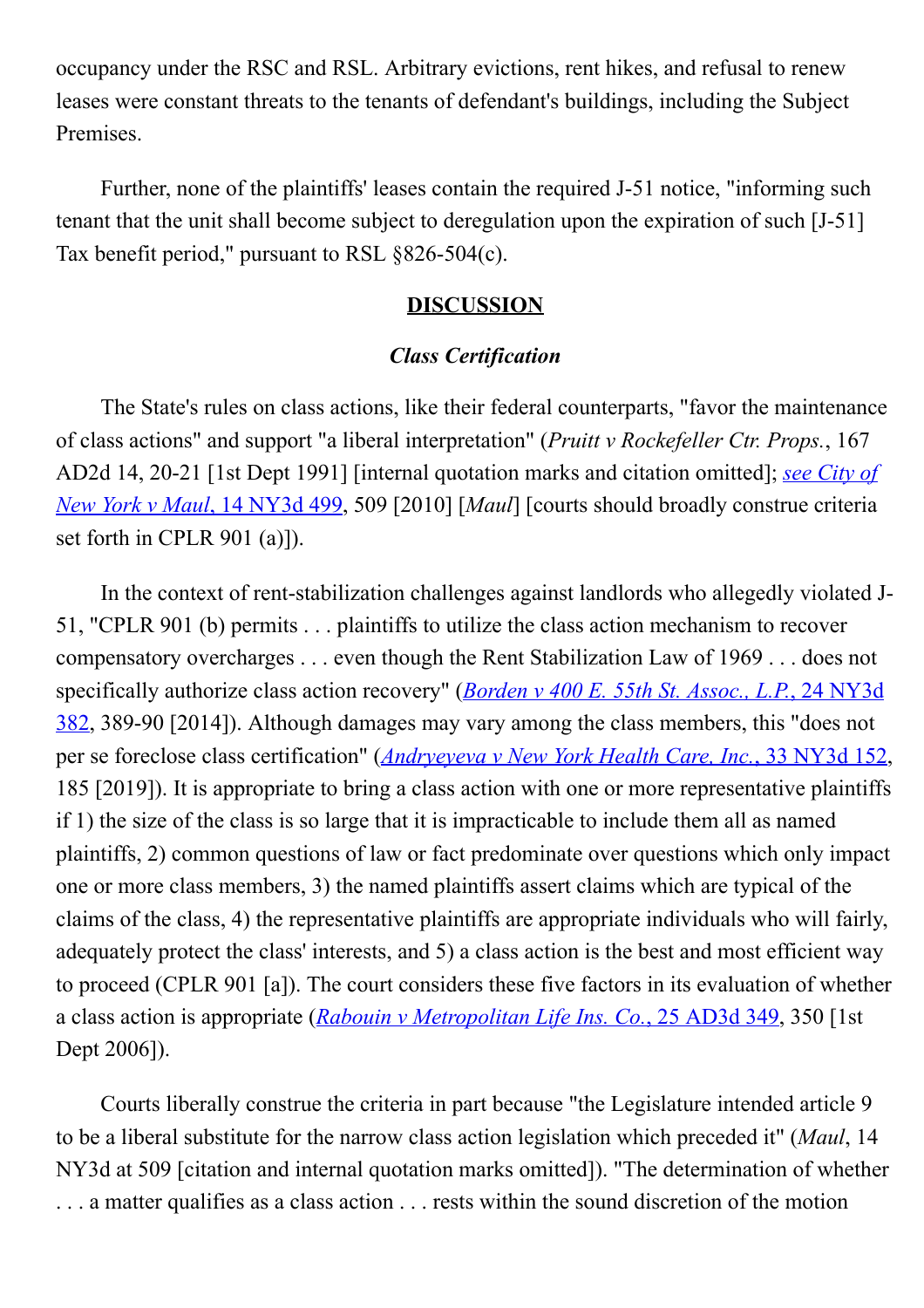court" (Rabouin, 25 AD3d at 350). However, the class representatives must satisfy an evidentiary burden, absent which the court denies certification. For example, "general and conclusory allegations in the affirmation of . . . counsel and the exhibits attached thereto" will not suffice (*Rallis v City of New York*, 3 AD3d 525, 526 [2d Dept 2004]).

It is well settled that qualified plaintiffs may use the class action mechanism to recover rent overcharges against landlords who deregulated apartments in contravention of the Rent Stabilization Laws while accepting tax benefits under New York City's J-51 tax abatement program (Hoffman v Fort 709 Associates LP 204 AD3d 516).

There are five prerequisites for class certification: numerosity, common questions, typicality, adequacy of representation and superiority.

#### Numerosity

CPLR  $\S 901(a)(1)$  requires that the individuals constituting the class be so numerous that joinder of all members is impossible. There is no mechanical test or set quantity of prospective class members which must exist to determine whether the class membership is so numerous as to make actual joinder impracticable. *Pajaczek v. Rema Construction Corp.*, 18 Misc 2d 1140(A) (Sup. Ct. NY Co., 2005), citing Pesantez v. Boyle Envtl. Servs., 251 AD2d 11 (1st Dept. 1998). It has been held that the legislature contemplated classes involving as few as 18 members (Borden v 400 E 55th St. Assoc. LP 24 NY3d 382, 383).

In this case there are 47 units alleged to be involved and some of those units have had multiple tenants during the applicable period. Plaintiffs assert that accounting for cotenancies and tenants who have lived in those apartments within the last four years and moved out, the number of affected members of the class is close to one hundred (100). Plaintiffs further allege that the class is easily defined because every unit in the Subject Premises is subject to rent stabilization, every deregulation was unlawful, every deregulated rent charged within the last four years prior to commencement of this action is an unlawful overcharge, and every "Notice of Deregulated Status" during the same period was a willful deception of the tenants.

Finally, plaintiffs argue that the precise number of unlawful leases provided to the scores of current and former tenants during the relevant period is information that is under the control and knowledge of the defendant and must be disclosed to accurately determine the size of the class. See Gross v. Ticketmaster, 5 Misc 3d  $1005$  (Sup. Ct. NY Co. 2004); Smith v.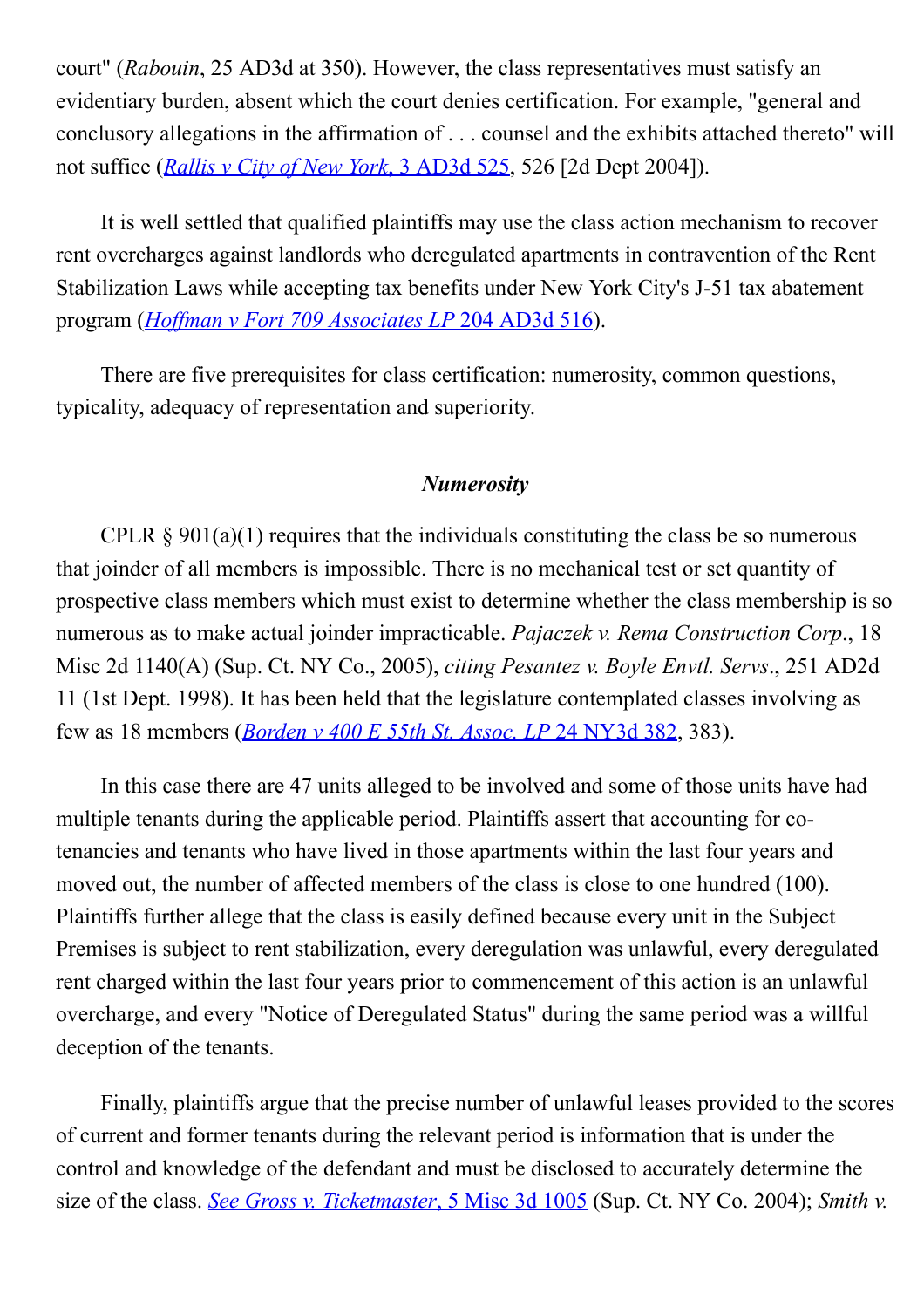Atlas International Tours, 89 AD2d 762, Grumman Aerospace Corp. v. Rice, 196 AD2d 572, 573 (2d Dept. 1993). See also Berenstein v. Kelso & Company Inc., 213 AD2d 314 (1st Dept. 1997).

Based on the foregoing analysis the court finds plaintiffs have established the element of numerosity.

#### Plaintiffs Have Established Commonality

Under Borden, commonality is satisfied. There, as here, "the predominant legal question involves one that applies to the entire class—whether the apartments were unlawfully deregulated" while the owner received J-51 benefits" (*Borden*, 24 NY3d at 399). The single legal question of violating the J-51 requirements, common to the entire class, is enough to warrant class certification. See In re Coordinated Title Ins. Cases, 2 Misc 3d 1007(A); Akerman v. Price Waterhouse, 252 AD2d 179, 201 (1st Dept. 1998).

Commonality does not mandate identical issues. It merely requires the predominance of the central question, which is whether, in this case, the defendant is in violation of its J-51 obligations. See Weinberg v. Hertz Corp., 116 AD2d 1 (1st Dept. 1986) aff'd, 69 NY2d 979 (1986), Pludeman v. Northern Leasing Systems, Inc., 74 AD3d 420 (1st Dept. 2010). The alleged fraudulent scheme perpetrated through unlawful leases, false notices, and unlawful, improper registrations, predominates in this action. The issue renders the class action appropriate to achieve the economies of time, effort and expense and promote uniformity of decision and to persons similarly situated. Friar v. Vanguard Holding Corp., 78 AD2d 83, 97 (2d Dept. 1980).

Based on the foregoing, the court finds plaintiffs have established the element of commonality.

## **Typicality**

Typicality ensures similarity of the claims of the representative plaintiffs and the other class members. The requirement is satisfied if the "plaintiff's claim derives from the same practice or course of conduct that give rise to remaining claims of other class members and is based upon the same legal theory." Friar, supra at 99.

Plaintiffs allege that based on the unlawful riders, and illegal registrations a clear pattern of defendant's fraud is established not only as to the Subject Premises but also in the other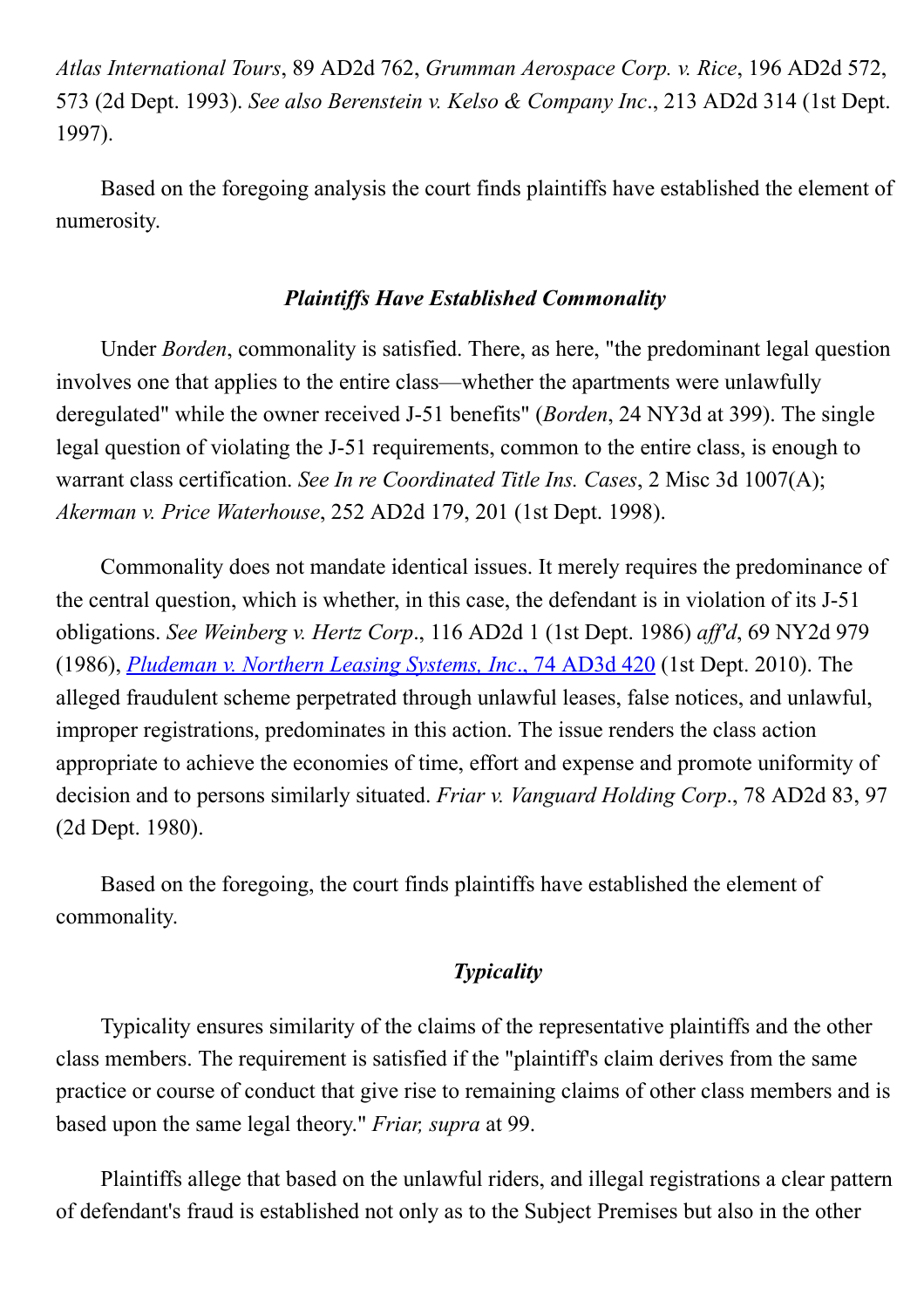related actions and that the fraud is typical of that perpetrated by defendant against tenants in its J-51 buildings.

The paramount issue on typicality is defendant's conduct, and the fact that the extent of the damage may vary from apartment to apartment does not preclude class certification. See Pludeman, supra 424. The proposed class representatives and other class members therefore rely on a common course of conduct and a common legal theory for relief. Thus, typicality is satisfied. See Roberts, supra.

#### Plaintiffs Have Established Adequate Representation

Courts evaluate satisfaction of CPLR §901(a)(4)'s prerequisite by focusing on essentially three factors: potential conflicts of interest, personal characteristics of the proposed class representative, and the quality of class counsel. Pruitt v. Rockefeller Center Properties, Inc., 1991, 167 AD2d 14, 24 (1st Dep't).

There is no conflict between the representatives and class members because the class representatives are experiencing the type of damages that are emblematic of the systematic deprivation of rent regulatory rights being perpetrated building wide. Plaintiffs further allege that the class representatives have met with counsel, are in frequent contact with counsel relating to the issues in this  $\lceil *3 \rceil$  case, have thoroughly reviewed the lawsuit and have verified the Complaint on personal knowledge.

Defendant argues that the affidavits submitted by plaintiffs are insufficient. However the affidavits are submitted in connection with the complaint that was verified by plaintiffs and includes allegations that the representative plaintiffs will fairly and adequately represent and protect the interests of the class and that there are no conflicts between the members of the class and the plaintiffs. The verified complaint is properly treated as an affidavit in this circumstance [Cupka v. Remik Holdings LLC, 202 AD3d 473, 474 (2022)].

The named plaintiffs' financial circumstances are irrelevant because their attorneys represent them *pro bono* (citing *Wilder v May Dept. Stores Co.*, 23 AD3d  $646$ , 648-649 [2d] Dept 2005]; see also Gudz v Jemrock Realty Co., LLC, 105 AD3d 625, 626 [1st Dept 2013] [plaintiff's "financial ability to adequately represent the class . . . was adequately shown by counsel's assumption of the risk of costs and expenses in the litigation"], aff'd sub nom Borden, 24 NY3d 382).

Defendant does not challenge the competency of counsel in opposition.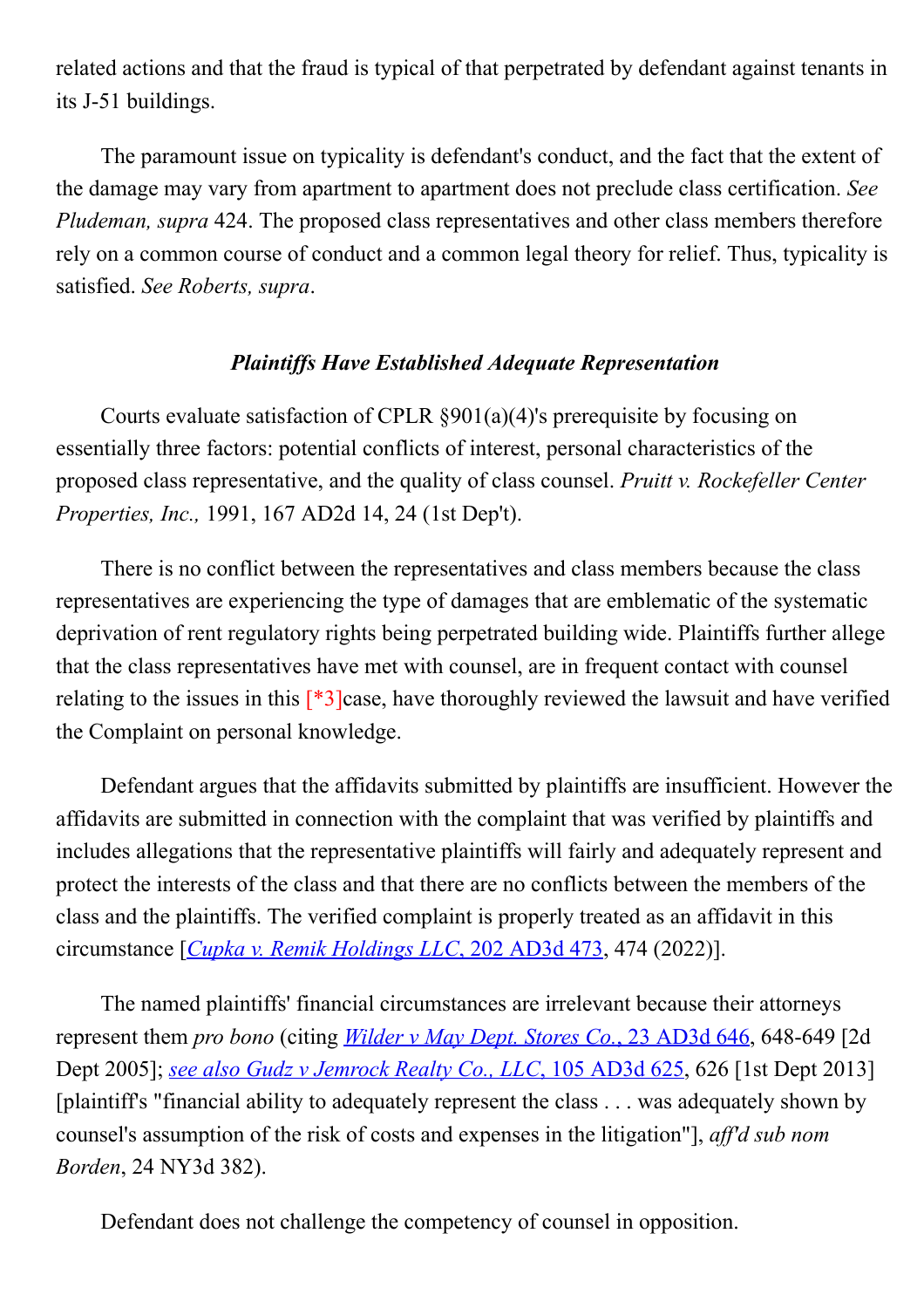As defendant has not argued that a conflict exists between the interests of plaintiffs and the other class members, that plaintiffs' financial resources are inadequate, or that counsel is inadequate, defendant essentially concedes plaintiffs' adequacy (Pruitt v Rockefeller Ctr. Props. 167 AD2d 14, 24).

Based on the foregoing, the court finds plaintiffs have established adequate representation.

## The Waiver of Treble Damages Submitted by Plaintiffs is Sufficient

Each plaintiff herein has submitted an affidavit explicitly waiving any claim for treble damages pursuant to CPLR §901(b).

In Yang v Creative Ind. Corp. (2018 NY Slip Op. 33209 [U] [Sup Ct, NY County 2018]), the trial court found that a similar waiver was adequate to support certification. Specifically, the *Yang* Court stated the plaintiffs' affidavits "demonstrate[ed] their understanding that, while they otherwise may be entitled to treble damages, they are, for purposes of class certification, and in prosecuting a class action, agreeing to relinquish the right to treble damages" and that the waiver was effective and "in harmony with CPLR 901"  $(id. at *2).$ 

The court makes the same finding in the case at bar.

# Superiority — CPLR  $\S 901(a)(5)$

"In determining superiority, courts consider a number of factors, including the possibility of excessive costs and delays resulting from multiple lawsuits seeking the same or similar relief, inconsistent rulings, and whether the aggregation of the claims will allow individuals with small claims judicial relief that would otherwise be impractical" (*Onadia v* City of New York, 56 Misc 3d 309, 321-322 [Sup Ct, Bronx County 2017] [citing *Globe* Surgical Supply v GEICO Ins. Co., 59 AD3d 129, 146-147 [2d Dept 2008]). Courts especially stress that where "the relatively insignificant amount of damages suffered by many members of the class makes individual actions cost prohibitive, and the large number of class members renders consolidation unworkable, a class action [may be] not only superior but, indeed, the only practical method of adjudication" (Pruitt, 167 AD2d at 24). Further, courts acknowledge "the public benefit aspect of the class action," which can "induc[e] socially and ethically responsible behavior" in defendants who are wealthier and more powerful than the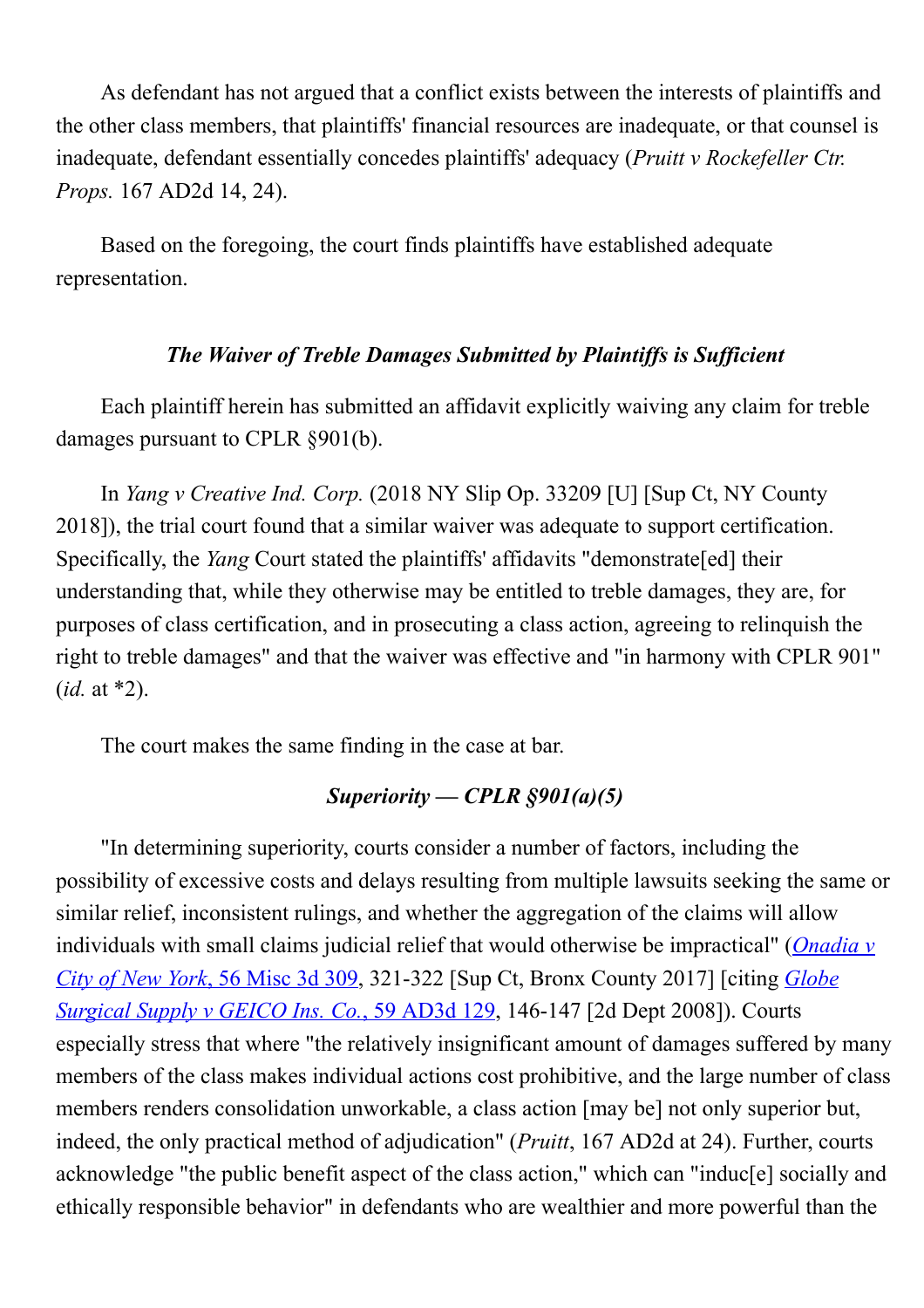plaintiffs who seek redress (id. at 23).

Defendant argues that a class action is not the best method of litigating the claims of the proposed class. Instead, it maintains that plaintiffs' cases are best suited to individual treatment before the HCR, which agency they also argue should be afforded primary jurisdiction over such disputes.

The court concludes that a class action is the superior method of adjudication of this matter. "Under the facts alleged, the alternatives to a class action would be individual [J-51] overcharge] actions by tenants or administrative proceedings. It is clear that this class action lawsuit conserves judicial resources by avoiding a multiplicity of lawsuits involving the same basic facts" (Casey v Whitehouse Estates, Inc., 36 Misc 3d 1225 [A], 2012 NY Slip Op 51471 [U] at \*6 [Sup Ct, NY County 2012]). As the Court of Appeals stated in Pruitt, where, as here, individual actions may be cost prohibitive to many of the class members, a class action is the most practical method of adjudication" (167 AD2d at 24; see Jill & Phil's Family Pharm. v Aetna U.S. Healthcare, 271 AD2d 281, 282 [1st Dept 2000]). As noted, there is also a public benefit to this class action in that it may induce more responsible behavior in landlords. The money it would cost to litigate the proceedings individually also militates in favor of moving forward as a class (*Dugan*, 45 Misc 3d at 380). In addition, as the court in Dugan stated, it is more efficient and apt to devise a uniform formula for calculating  $\lceil *4 \rceil$  overcharges and determining other issues (id.). Furthermore, "[b] ecause these questions relating to liability are common and predominate for the entire class, a class action on liability conserves judicial resources even if . . . the use of subclasses or a special master" is necessary to make individualized assessments (id.).

Defendant's argument that a class action is an inferior method of adjudication ignores binding legal precedent. In *Borden*, the Court of Appeals held the opposite, stating that "permitting plaintiffs to bring [J-51] claims as a class accomplishes the purpose of CPLR 901 (b)" (Borden, 24 NY3d at 394). Further, the Court stated that "class certification is superior to having these claims adjudicated individually" from the standpoint of judicial economy *(id.* at 400). The Court also found that "the amount of damages suffered by each class member typically varies from individual to individual, but that fact will not prevent the suit from going forward as a class action if the important legal or factual issues involving liability are common to the class" (Borden, 24 NY3d at 399 [internal quotation marks and citation omitted]; see also Hess v EDR Assets LLC, 171 AD3d 498, 498 [1st Dept 2019] [citing Borden]).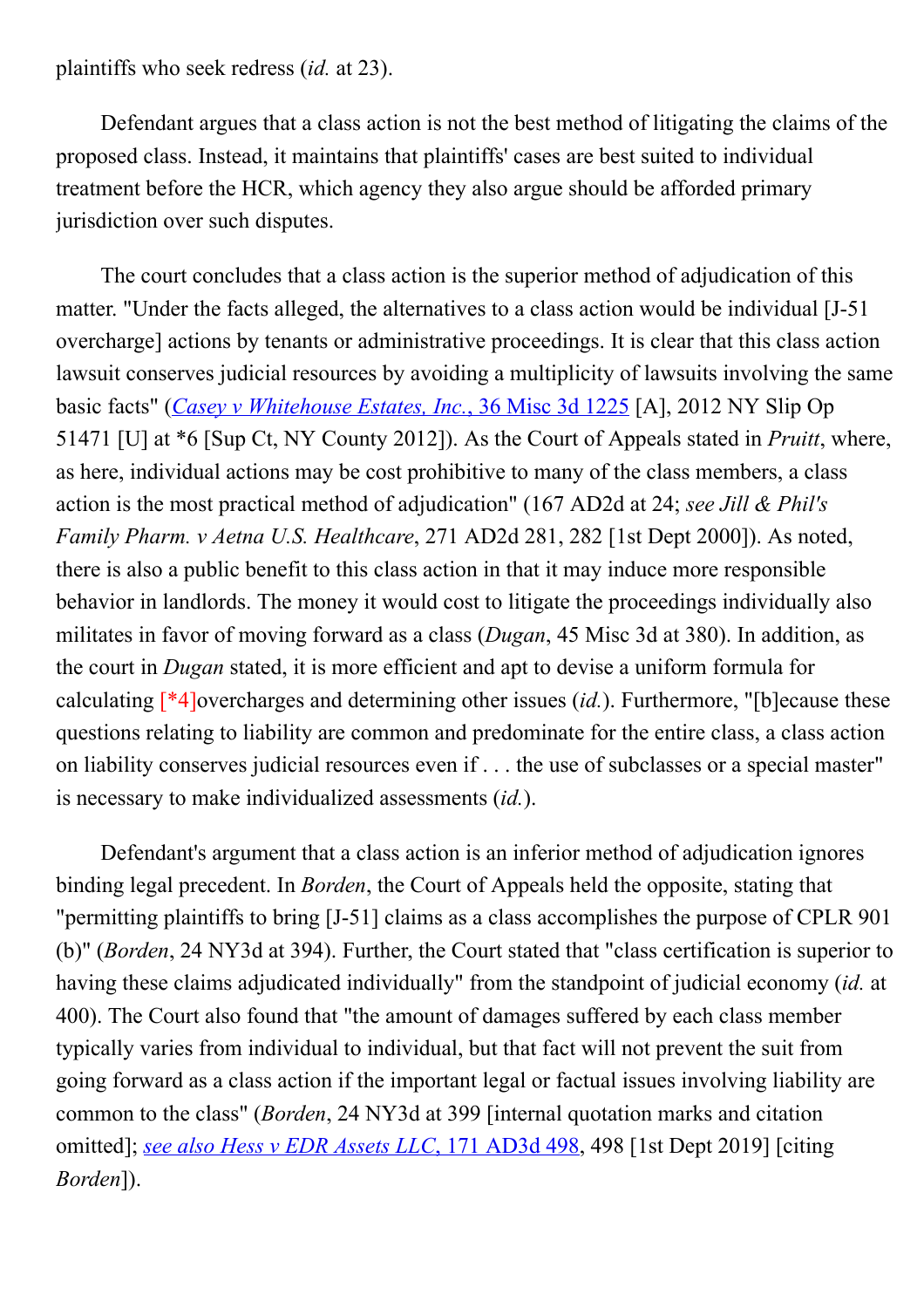More recently, in *Maddicks* (34 NY3d 116), the Court of Appeals denied a motion to dismiss under CPLR  $\S$  3211, reaffirming that J-51 cases are amenable to class actions. [FN1]

Defendant's position that these matters should be adjudicated before HCR also is inconsistent with the prevailing caselaw. In *Collazo v Netherland Prop. Assets LLC* (35) NY3d 987, 990 [2020]) the Court of Appeals found that, under the Housing Stability and Tenant Protection Act of 2019 (HSTPA), "'[t]he courts and [DHCR] shall have concurrent jurisdiction, subject to the tenant's choice of forum (L 2019, ch 36, Part F, §§ 1, 3).'" The Court concluded that "plaintiffs' choice of forum controls" (Collazo, 35 NY3d at 990).<sup>[FN2]</sup>

## Additional Criteria

Plaintiffs contend that they have satisfied the factors set forth in CPLR 902, which a court considers if it determines that certification is appropriate under CPLR 901:

1. The interest of members of the class in individually controlling the prosecution or defense of separate actions;

2. The impracticability or inefficiency of prosecuting or defending separate actions;

3. The extent and nature of any litigation concerning the controversy already commenced by or against members of the class;

4. The desirability or undesirability of concentrating the litigation of the claim in the particular forum;

5. The difficulties likely to be encountered in the management of a class action.

(CPLR §902). The court already has considered most of these factors, and for the reasons discussed above finds that [\*5]plaintiffs have established that these factors support certification of the class.

# The Decision in Regina Metro Co., LLC v. New York State Division of Housing

# and Community Renewal 3(5 NY3d 332) does not warrant a different outcome

Regina held *inter-alia*, that applying certain aspects of Part F of the Housing Stability and Tenant Protection Act of 2019 (HSTPA), which amended the RSL would be unconstitutional. The determination of unconstitutionality addressed due process concerns that the Court of Appeals had in relation to the HSTPA. Part F of the HSTPA mandated that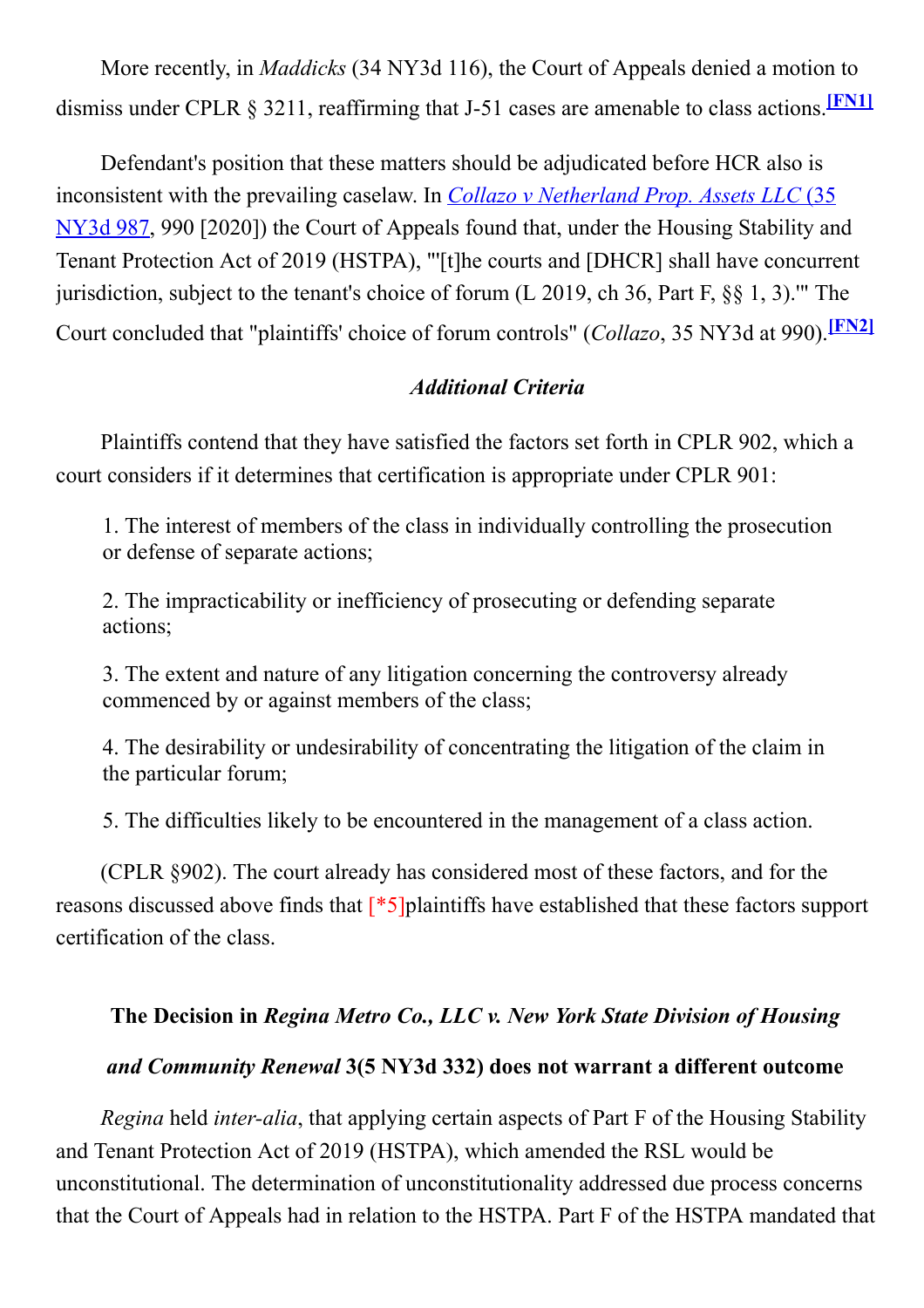DHCR "consider all available rent history, which is reasonably necessary to investigate overcharge claims and determine legal regulated rent, regardless of the vintage of that history." Part F also increased the 4-year record retention period to 6 years. It further provided that where a landlord does not keep records beyond the 6-year period, the Courts and DHCR can still review the entire rental history, which could predate the 6-year period. The Court of Appeals struck the retroactive application of this statute as unconstitutional. There is no claim in this action that the HSTPA amendments are applicable to the pending class action motion.

Part F of the HSTPA amended the RSL, New York City Administrative Code §26-516 and CPLR §213-a, which governs claims for rent overcharges and the statute of limitations for those claims. The newly enacted legislation directed that the statutory amendments in Part F of the HSTPA "shall take effect immediately and shall apply to any claims pending or filed on or after such date."

Regina held that applying Part F's amendments retroactively to plaintiffs' claim would violate substantive due process.Therefore, the amendments to the RSL as set forth in the HSTPA would not affect this action. Instead, the pre-amendment version of the RSL's overcharge statute, New York City Administrative Code §26-516, and the decisions that interpret it, are controlling in this action. No damages for an overcharge may be awarded beginning more than 4 years from the filing of the action. See Dugan v. London Terrace Gardens, 177 AD3d 1 (1st Dept. 2019).

Defendant argues that Regina is relevant in that the decision addresses the proof necessary for a finding of fraud and the application of the default formula. While certainly said language is relevant to this action, the ruling in Regina does not impact plaintiffs' motion for class certification. The question of fraud is a factual determination to be resolved at trial and upon completion of discovery, but not one that bars certification of the class.

#### **CONCLUSION**

Wherefore, it is hereby:

ORDERED that the motion for class certification is granted; and it is further

ORDERED that the class shall consist of current, prospective and former tenants in apartments in the Subject Premises from November 15, 2013 forward where the apartments were deregulated by defendant (the "Class"); and it is further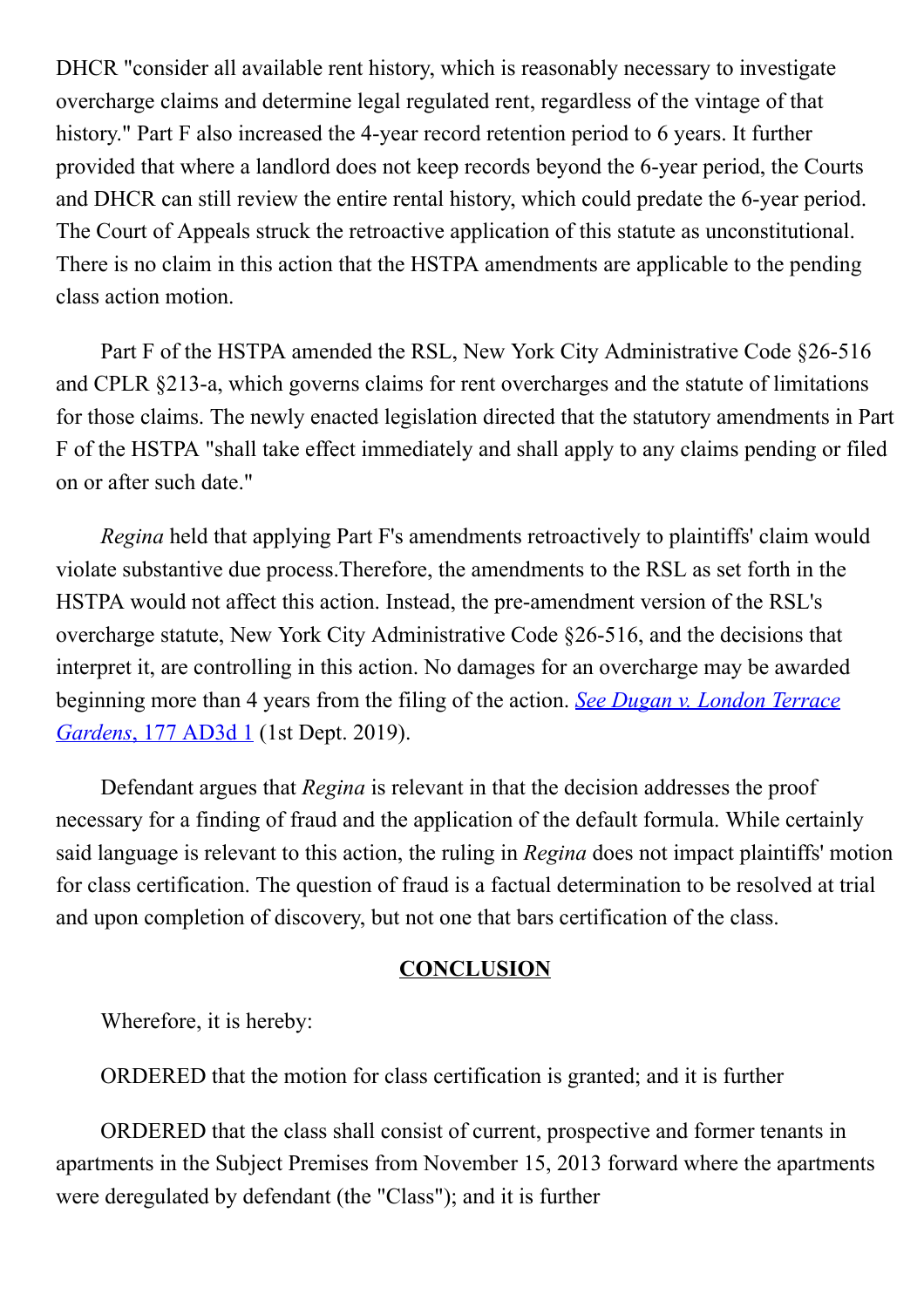ORDERED that Alice Marcondes, Aimee Bellman, Kyle Dixon, Daniel Propati, Laura Salvatierra, Phillip Palmer and Christopher Williams are the lead plaintiffs and class representatives; and it is further

ORDERED that Jack L. Lester, Esq and Grimble & LoGuidice, LLC are appointed as class co-counsel; and it is further

ORDERED that the parties are directed to meet and confer on the contents of the classaction notice and publication order; and the parties are directed to submit to this court within 30 days (by e-filing and email to tszap $(\partial \rho)$  nycourts.gov) either an agreed-upon joint proposed notice and publication order, or alternative proposed notices and publication orders for this court's selection; and it is further

ORDERED that, within 20 days from entry of this order, plaintiffs shall serve a copy of this order with notice of entry on the Clerk of the General Clerk's Office (60 Centre Street, Room 119); and it is further

ORDERED that such service upon the Clerk shall be made in accordance with the procedures set forth in the Protocol on Courthouse and County Clerk Procedures for Electronically Filed Cases (accessible at the "E-Filing" page on the court's website at the address www.nycourts.gov/supctmanh);]; and it is further

ORDERED that this constitutes the decision and order of this court.

6/14/2022 SABRINA KRAUS, J.S.C.

#### Footnotes

Footnote 1: The dissenting justices in *Maddicks* did not dispute this issue. In *Maddicks*, the plaintiffs lived in 20 different apartment buildings, and the allegations were that the landlords in those buildings charged inflated rents through more than one scheme. Some landlords allegedly did not provide rent-stabilized leases to tenants while they accepted J-51 benefits. Other landlords allegedly lied about the expenses they incurred in individual apartment improvements (IAIs). Another group of landlords allegedly inadequately registered the apartments in their buildings. Finally, a fourth group of landlords purportedly inflated fair market rents on apartments that previously were subject to rent control (Maddicks, 34 NY3d at 130-131). Thus, according to the dissent, there was not a single predominant legal issue. Here, on the other hand, the complaint involves one building and alleges one scheme.

Footnote 2: Justice Rivera, who dissenting in part, agreed with the majority on this issue (see